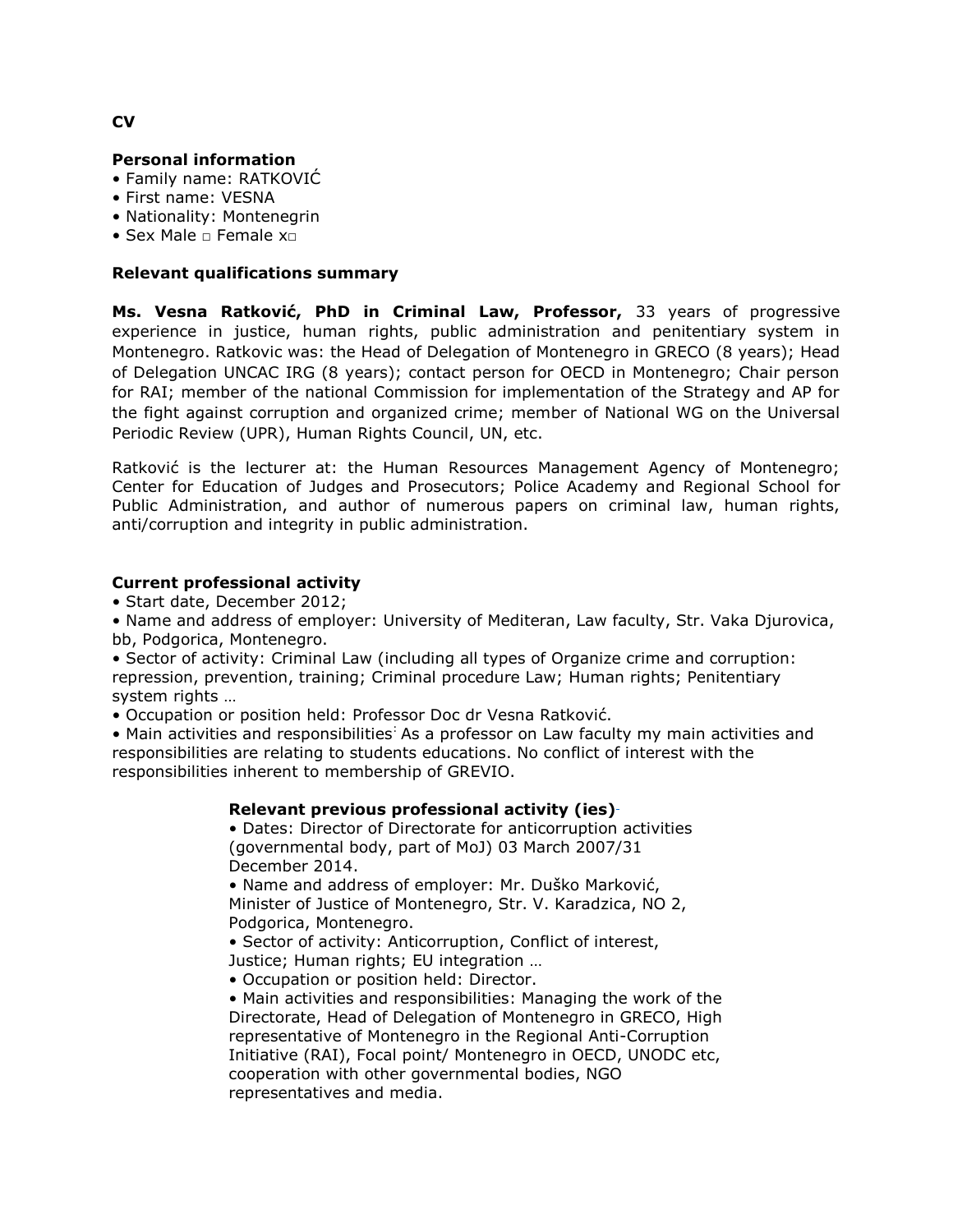## **Relevant previous professional activity (ies[\)](https://mail.gov.me/owa/redir.aspx?C=bbceda91deaa46ca871a995798d8bed3&URL=https%3a%2f%2fwcd.coe.int%2fViewDoc.jsp%3fRef%3dCM%2fRes(2014)43%26Language%3dlanFrench%26Ver%3doriginal%26Site%3dCOE%26BackColorInternet%3dDBDCF2%26BackColorIntranet%3dFDC864%26BackColorLogged%3dFDC864%23P143_8762)**

- Dates: 15 December 2002/02 March 2007
- Name and address of employer USAID, Office in Podgorica
- Sector of activity: Democracy and Rule of Law Sector.

• Occupation or position held: Coordinator of the Rule of Law Program in the USAID Office in Podgorica.

• Main activities and responsibilities: Responsible for implementation of the USAID Assistance Program to the Montenegrin Judiciary (implementation of the relevant legislation, training), project value \$ 7 mil.

# **Relevant previous professional activity (ies)**

- Dates: March 1982- December 2002
- Name and address of employer: Ministry of Justice of Montenegro
- Sector of activity: judiciary, human rights and execution of criminal sanctions

• Occupation or position held: Deputy to the Ministry of Justice for Judiciary and Execution of Criminal Sanctions

• Main activities and responsibilities: The most complex tasks in the area of judiciary and execution of criminal sanctions (legislation, training to the representatives of Justice Sector, implementation of the various international conventions and instruments relating to the human rights issues).

## **Relevant additional responsibilitie[s](https://mail.gov.me/owa/redir.aspx?C=bbceda91deaa46ca871a995798d8bed3&URL=https%3a%2f%2fwcd.coe.int%2fViewDoc.jsp%3fRef%3dCM%2fRes(2014)43%26Language%3dlanFrench%26Ver%3doriginal%26Site%3dCOE%26BackColorInternet%3dDBDCF2%26BackColorIntranet%3dFDC864%26BackColorLogged%3dFDC864%23P151_9033)**

- Dates: 2013/May 2014.
- Name and address of organization/body: EU Twinning Project 2010, with German partners (BVA)
- Sector of activity: Strengthening capacities of DACI
- Position held: Supervisor of project implementation
- Main activities and responsibilities: Supervision of project implementation. Etc…

# **Education/training**

• Dates: 2013

• Title of qualification awarded: develop: (1) a Building Integrity curriculum dedicated to female police/armed forces and civil officers from the defense and security sector, (2) a train-the-trainer programme, (3) identify Building Integrity female mobile team and (4) embed gender issues in Building Integrity education and training activities.

• Principal subjects/occupational skills covered: "Women's Role in Reducing the Risk of Corruption and Promoting Good Practices in the Defense and Security Sector"- Building integrity, **UNSCR 1325** and gender perspectives.

• Name and type of organization: NATO HQ Brussels. Etc …

# **Publications**

**1**. mr **V. Ratković** » Conditional prisons- comparative Law and practice«, recenzent Prof dr Obrad Perić, 2002. g, 156 strana, ISBN COBISS.CG-ID 4300816, Štamparija OBOD, Cetinje;

**2.** dr **V. Ratković**, "The penalty of imprisonment and its alternatives", recenzent Prof dr Zoran Stojanović, 2010. god, 303 strana, ISBN 978-86-7420-076-6 Štamparija OBOD, Cetinje;

**3. V. Ratković,** »10 Years of DACI, New challenges«, pages, 14-17, Anticorruption BULLETIN, Special edition, ISSN 2083-7127, Warsaw, 2011;